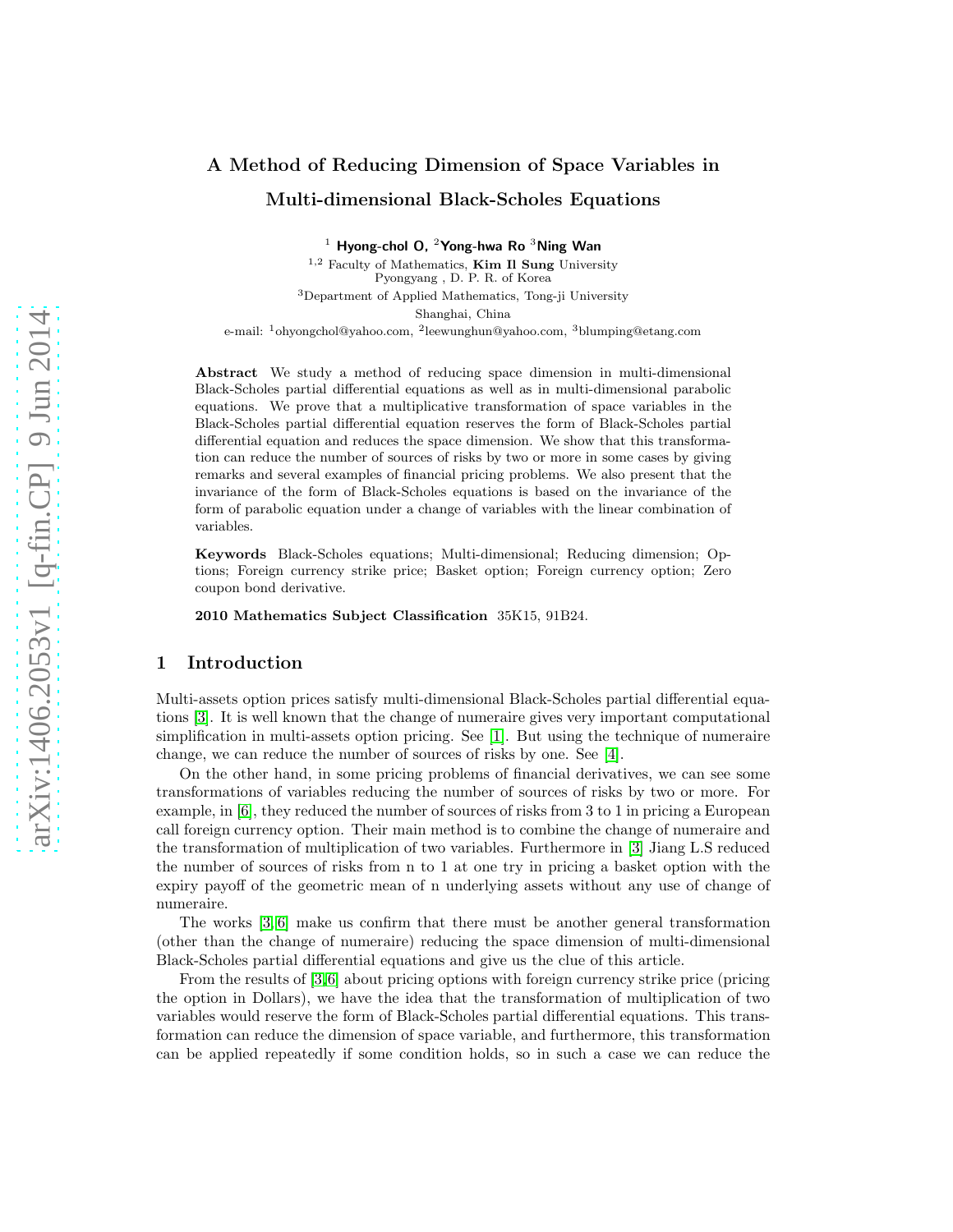number of sources of risks by two or more. The result of Jiang [\[3\]](#page-13-0) makes us to find more general transformation.

In this article we prove the invariance of the form of multi-dimensional Black-Scholes partial differential equations under the multiplicative transformation of variables and provide some examples where we can reduce the space dimension of multi-dimensional Black-Scholes partial differential equations with this transformation.

According to our study, in pricing financial derivatives, the possibility to reduce dimension depends on the expiry payoff function structures.

The remainder of this article consists as follows. In section 2 we prove the invariance of the form of multi-dimensional Black-Scholes partial differential equations under the multiplicative transformation of variables. In section 3, we give such examples as

- Pricing options whose strike price is in a currency different from the stock price,
- Pricing a basket option with the expiry payoff of the geometric mean,
- Pricing a European call foreign currency option .

In section 4, we consider a relationship between the invariance of the form of Black-Scholes partial differential equations and the invariance of the form of parabolic equations.

## 2 The Invariance of the Form of Black-Scholes Equations

Black-Scholes partial differential equations are one of main models in financial mathematics. The following partial differential equation

<span id="page-1-0"></span>
$$
\frac{\partial V}{\partial t} + \frac{1}{2} \sum_{i,j=0}^{n} a_{ij} S_i S_j \frac{\partial^2 V}{\partial S_i \partial S_j} + \sum_{i=0}^{n} (r - q_i) S_i \frac{\partial V}{\partial S_i} - rV = 0,
$$
\n(1)

is called the  $(n + 1)$ -dimensional *Black-Scholes equation* with risk free rate r. Here  $r > 0$ is risk free interest rate,  $S_i$  the *i*-th underlying asset with dividend rate  $q_i(i = 1, \dots, n)$ ,  $A = [a_{ij}]_{i,j=0}^n$  a non-negative definite  $(n+1) \times (n+1)$  matrix and  $V(S_0, \overrightarrow{S_1}, \dots, \overrightarrow{S_n}, t)$  the price of an option derived from underlying assets  $S_0, S_1, \dots, S_n$  at time t. The existence and representation of the solution to equation (1) are described in [\[3\]](#page-13-0). The following theorem is our main result.

Theorem 1 Under the transformation

<span id="page-1-3"></span>
$$
z_1 = S_0^{\alpha_0} S_1^{\alpha_1}, \quad z_i = S_i, \quad i = 2, \cdots, n,
$$
\n(2)

equation  $(1)$  is transformed into an *n*-dimensional Black-Scholes equation with risk free rate  $r$ . In other words, the equation  $(1)$  has a solution of the form

<span id="page-1-1"></span>
$$
V(S_0, S_1, \cdots, S_n, t) = U(z_1, \cdots, z_n, t).
$$
 (3)

where  $U(z_1, \dots, z_n, t)$  is a solution to the following n dimensional Black-Scholes equation with risk free rate  $r$ :

<span id="page-1-2"></span>
$$
\frac{\partial U}{\partial t} + \frac{1}{2} \sum_{i,j=1}^{n} \bar{a}_{ij} z_i z_j \frac{\partial^2 U}{\partial z_i \partial z_j} + \sum_{i=1}^{n} (r - \bar{q}_i) z_i \frac{\partial U}{\partial z_i} - rU = 0.
$$
 (4)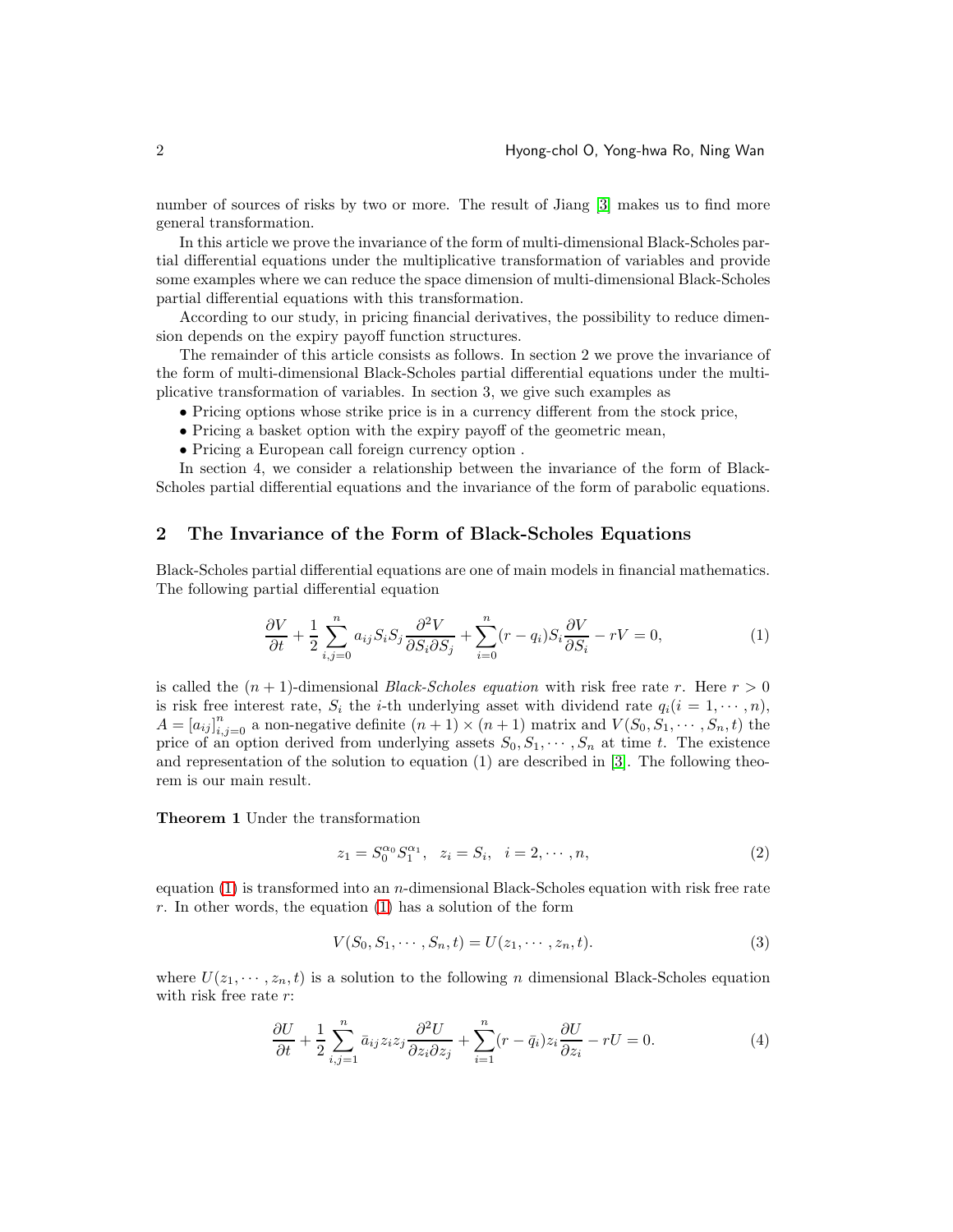Here  $\bar{a}_{ij},~\bar{q}_i$  are provided as follows:

$$
\bar{a}_{ij} = \begin{cases}\n a_{00}\alpha_0^2 + a_{01}\alpha_0\alpha_1 + a_{10}\alpha_1\alpha_0 + a_{11}\alpha_1^2, & i = j = 1, \\
a_{0j}\alpha_0 + a_{1j}\alpha_1, & i = 1, j = 2, \cdots, n, \\
a_{i0}\alpha_0 + a_{i1}\alpha_1, & i = 2, \cdots, n, j = 1, \\
a_{ij}, & i, j = 2, \cdots, n,\n\end{cases}
$$

<span id="page-2-0"></span>
$$
\bar{q}_k = \begin{cases}\n r - \sum_{i=0}^1 (r - q_i - \frac{1}{2} a_{ii}) \alpha_i - \frac{1}{2} \sum_{i,j=0}^1 a_{ij} \alpha_i \alpha_j, & k = 1, \\
q_k, & k = 2, \cdots, n.\n\end{cases}
$$
\n(5)

**Proof** If we rewrite the derivatives of V on  $S_i(i = 0, \dots, n)$  in [\(1\)](#page-1-0) by the derivatives of U on  $z_i(i = 1, \dots, n)$  using [\(3\)](#page-1-1), then we have

$$
\frac{\partial V}{\partial S_0} S_0 = \alpha_0 \frac{\partial U}{\partial z_1} z_1, \quad \frac{\partial V}{\partial S_1} S_1 = \alpha_1 \frac{\partial U}{\partial z_1} z_1, \quad \frac{\partial V}{\partial S_i} S_i = \frac{\partial U}{\partial z_i} z_i, \quad i = 2, \dots, n,
$$
  
\n
$$
\frac{\partial^2 V}{\partial S_0^2} S_0^2 = \alpha_0^2 \frac{\partial^2 U}{\partial z_1^2} z_1^2 + \alpha_0 (\alpha_0 - 1) \frac{\partial U}{\partial z_1} z_1,
$$
  
\n
$$
\frac{\partial^2 V}{\partial S_1^2} S_1^2 = \alpha_1^2 \frac{\partial^2 U}{\partial z_1^2} z_1^2 + \alpha_1 (\alpha_1 - 1) \frac{\partial U}{\partial z_1} z_1,
$$
  
\n
$$
\frac{\partial^2 V}{\partial S_0 \partial S_1} S_0 S_1 = \alpha_0 \alpha_1 \frac{\partial^2 U}{\partial z_1^2} z_1^2 + \alpha_0 \alpha_1 \frac{\partial U}{\partial z_1} z_1,
$$
  
\n
$$
\frac{\partial^2 V}{\partial S_0 \partial S_j} S_0 S_j = \alpha_0 \frac{\partial^2 U}{\partial z_1 \partial z_j} z_1 z_j, \quad j = 2, \dots, n,
$$
  
\n
$$
\frac{\partial^2 V}{\partial S_1 \partial S_j} S_1 S_j = \alpha_1 \frac{\partial^2 U}{\partial z_1 \partial z_j} z_1 z_j, \quad j = 2, \dots, n,
$$
  
\n
$$
\frac{\partial^2 V}{\partial S_i \partial S_j} S_i S_j = \frac{\partial^2 U}{\partial z_i \partial z_j} z_i z_j, \quad i, j = 2, \dots, n.
$$

If we expand the terms of second order derivatives in [\(1\)](#page-1-0) as follows

$$
\sum_{i,j=0}^{n} b_{ij} = \sum_{i,j=0}^{1} b_{ij} + \sum_{i=0}^{1} \sum_{j=2}^{n} b_{ij} + \sum_{i=2}^{n} \sum_{j=0}^{1} b_{ij} + \sum_{i,j=2}^{n} b_{ij},
$$

and substitute the above derivatives into here, then we can easily have [\(4\)](#page-1-2) and [\(5\)](#page-2-0). Then the *n*-dimensional matrix  $\bar{A} = [\bar{a}_{ij}]_{i,j=1}^n$  is evidently symmetric and non-negative. In fact,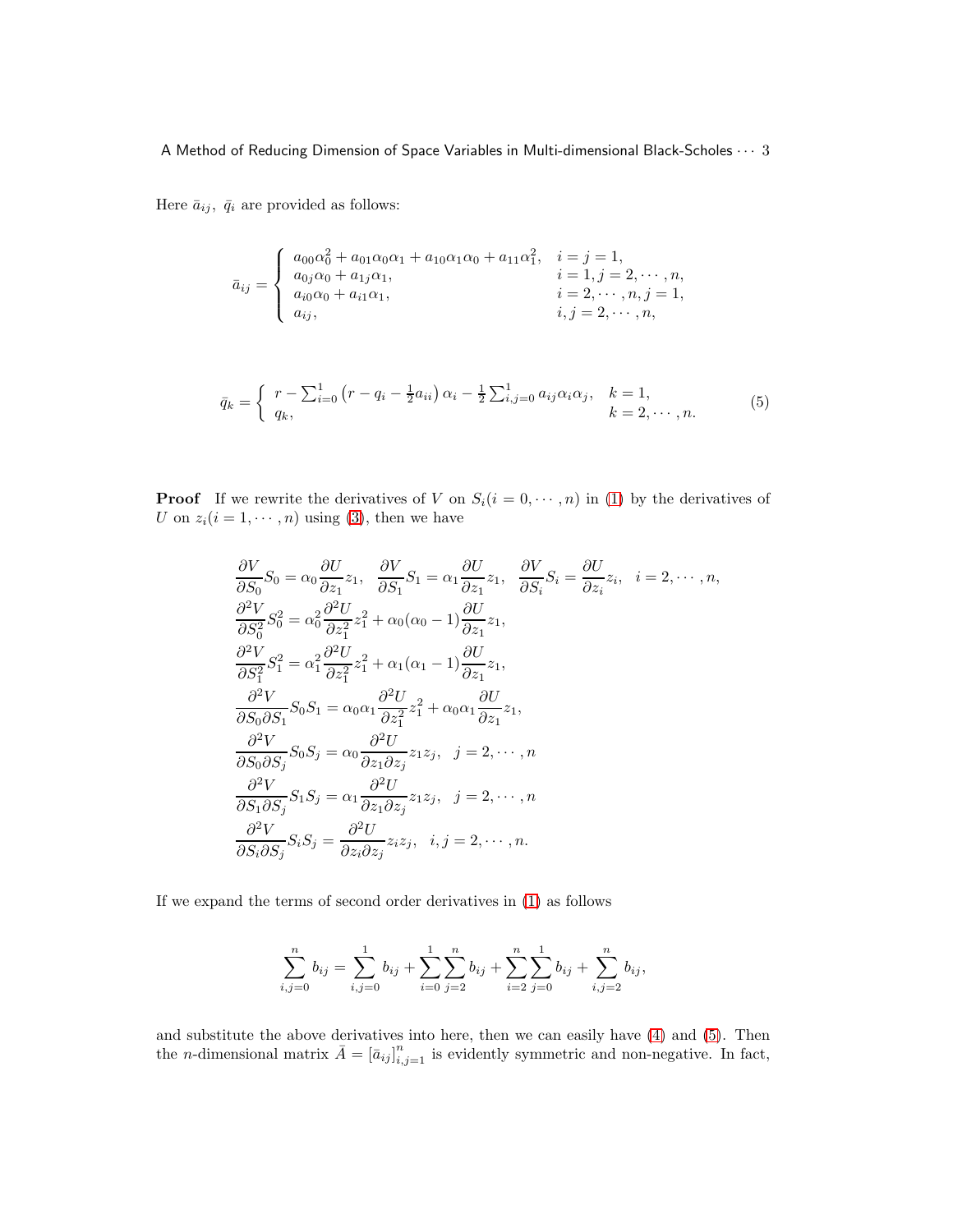for any  $\xi = (\xi_1, \dots, \xi_n)^\perp \in \mathbb{R}^n$  (the superscript "  $\perp$  " denotes transpose), we have

$$
\xi^{\perp} \overrightarrow{A} \xi = \sum_{i,j=1}^{n} \overline{a}_{ij} \xi_i \xi_j
$$
  
\n
$$
= \overline{a}_{11} \xi_1^2 + \sum_{j=2}^{n} \overline{a}_{1j} \xi_1 \xi_j + \sum_{i=2}^{n} \overline{a}_{i1} \xi_i \xi_1 + \sum_{i,j=2}^{n} \overline{a}_{ij} \xi_i \xi_j
$$
  
\n
$$
= \sum_{i,j=0}^{1} a_{ij} \alpha_i \alpha_j \xi_1^2 + \sum_{j=2}^{n} \left( \sum_{i=0}^{1} a_{ij} \alpha_i \right) \xi_1 \xi_j + \sum_{i=2}^{n} \left( \sum_{j=0}^{1} a_{ij} \alpha_j \right) \xi_i \xi_1 + \sum_{i,j=2}^{n} a_{ij} \xi_i \xi_j
$$
  
\n
$$
= \sum_{i,j=0}^{1} a_{ij} (\alpha_i \xi_1) (\alpha_j \xi_1) + \sum_{i=0}^{1} \sum_{j=2}^{n} a_{ij} (\alpha_i \xi_1) \xi_j + \sum_{i=2}^{n} \sum_{j=0}^{1} a_{ij} \xi_i (\alpha_j \xi_1) + \sum_{i,j=2}^{n} a_{ij} \xi_i \xi_j.
$$

So if we let  $\boldsymbol{\eta} = (\alpha_0 \xi_1, \alpha_1 \xi_1, \xi_2, \cdots, \xi_n)^{\perp} \in \mathbb{R}^{n+1}$ , then from the nonnegativeness of A, we have

$$
\xi^{\perp} \bar{A} \xi = \eta^{\perp} A \eta \geq 0,
$$

which completes the proof of theorem 1. (QED)

If we apply the transformation [\(2\)](#page-1-3) repeatedly, then we can get the following corollary 1.

**Corollary 1** Let  $k \in \{1, 2, \dots, n\}$ . Under the transformation

<span id="page-3-1"></span>
$$
z_k = S_0^{\alpha_0} \cdots S_k^{\alpha_k}, \quad z_i = S_i, \quad i = k+1, \cdots, n. \tag{6}
$$

the equation [\(1\)](#page-1-0) is transformed into an  $(n + 1 - k)$ -dimensional Black-Scholes equation.

Let consider a terminal condition

<span id="page-3-0"></span>
$$
V(S_0, S_1, \cdots, S_n, T) = P(S_0, S_1, \cdots, S_n)
$$
\n(7)

of  $(n + 1)$ -dimensional Black-Scholes equation [\(1\)](#page-1-0). Then from theorem 1, we have the following corollary 2.

**Corollary 2** Assume that there exists an *n*-dimensional function  $F$  such that

$$
P(S_0, S_1, S_2, \cdots, S_n) = F(S_0^{\alpha_0}, S_1^{\alpha_1}, S_2, \cdots, S_n).
$$
\n(8)

Then by the change of variables given by [\(2\)](#page-1-3) and [\(3\)](#page-1-1), the terminal value problem given by [\(1\)](#page-1-0) and [\(7\)](#page-3-0) is transformed into the n-dimensional Black-Scholes equation's terminal value problem given by [\(4\)](#page-1-2) and

$$
U(z_1, \cdots, z_n, T) = F(z_1, \cdots, z_n).
$$
\n<sup>(9)</sup>

**Remark 1** As shown in [\[4\]](#page-13-2), if the expiry payoff function  $P(S_0, S_1, \dots, S_n)$  has the homogeneity for its variables:

$$
P(aS_0, aS_1, \cdots, aS_n) = aP(S_0, S_1, \cdots, S_n), \forall a > 0,
$$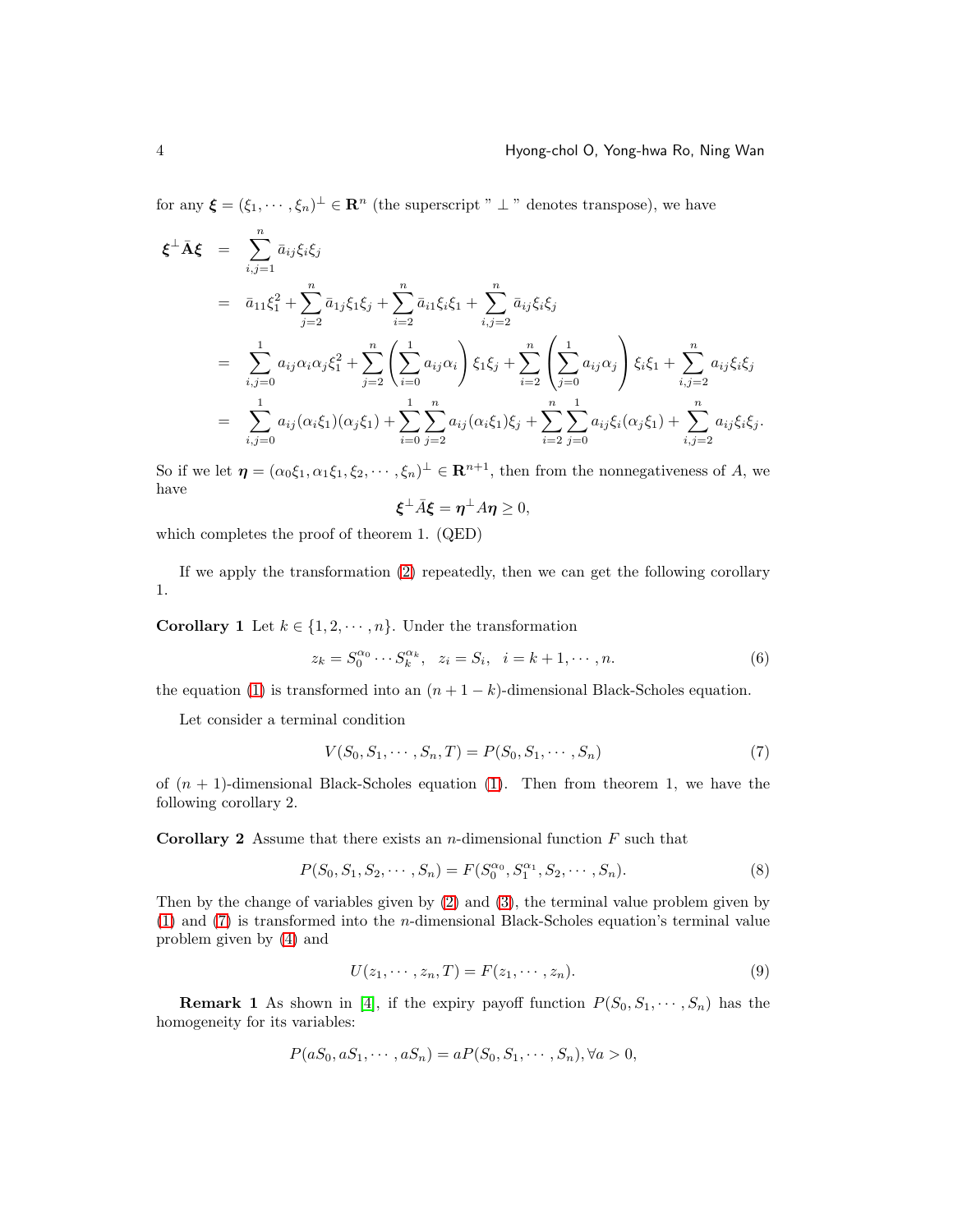then by the change of numeraire

<span id="page-4-0"></span>
$$
U = \frac{V}{S_0}, \quad z_i = \frac{S_i}{S_0}, \quad i = 1, \cdots, n,
$$
\n(10)

the  $(n + 1)$ -dimensional terminal value problem given by [\(1\)](#page-1-0) and [\(7\)](#page-3-0) is transformed into a terminal value problem for an n-dimensional Black-Scholes equation with risk free rate 0. The new transformed expiry payoff function  $F$  is given by

$$
F(z_1,\dots, z_n) \triangleq P(1, z_1, \dots, z_n).
$$

Then the new expiry payoff function  $F$  no more has the homogeneity for its variables. For example

$$
P(S_0, S_1, S_2) = \max(S_0, S_1, S_2)
$$

has the homogeneity but its new transformed 2 dimensional function

$$
F(z_1, z_2) = \max(1, z_1, z_2)
$$

has no homogeneity. Thus the change of numeraire only can reduce the number of sources of risks by one and it is impossible to use repeatedly.

**Remark 2** In corollary 2, if the new expiry payoff  $F$  has the same property with  $P$  in (8), then we can use the transformation (2) repeatedly. For example, if

$$
P(S_0, S_1, S_2) = \max(S_0 S_1 S_2 - K, 0)
$$

and we apply the transformation  $z = S_0 \cdot S_1$ , then the new expiry payoff F is also given by

$$
F(z_1, z_2) = \max(z_1 z_2 - K, 0),
$$

thus it is also the function of  $z_1 \cdot z_2$  and we can use the transformation [\(2\)](#page-1-3) once more, and then we have one-dimensional function  $G(x) = \max(x - K, 0)$ .

Remark 3 In our opinion, in multi-dimensional Black-Scholes equations, the principle to reduce dimension is based on its invariance under the transformation [\(6\)](#page-3-1) and the change of numeraire [\(10\)](#page-4-0). Thus in pricing financial derivatives problems derived to multi-dimensional Black-Scholes equations, the possibility to reduce dimension depends on the structures of their expiry payoff functions. If the price model of a derivative can be derived to Black-Scholes equation and its expiry payoff is a function of some group of risk source variables such as [\(6\)](#page-3-1) and furthermore, if the new expiry payoff function of group variables has homogeneity, then using [\(6\)](#page-3-1) and [\(10\)](#page-4-0) we can reduce the dimension of the problem by two or more.

## 3 Examples

#### 3.1 Options with Foreign Currency Strike Price

This example is studied in [\[1\]](#page-13-1) by expectation method and in [\[4\]](#page-13-2) by PDE method. For details about the financial background, we refer to  $[1, 4]$  $[1, 4]$ . Here we only mention the use of the transformation given by the equation [\(2\)](#page-1-3).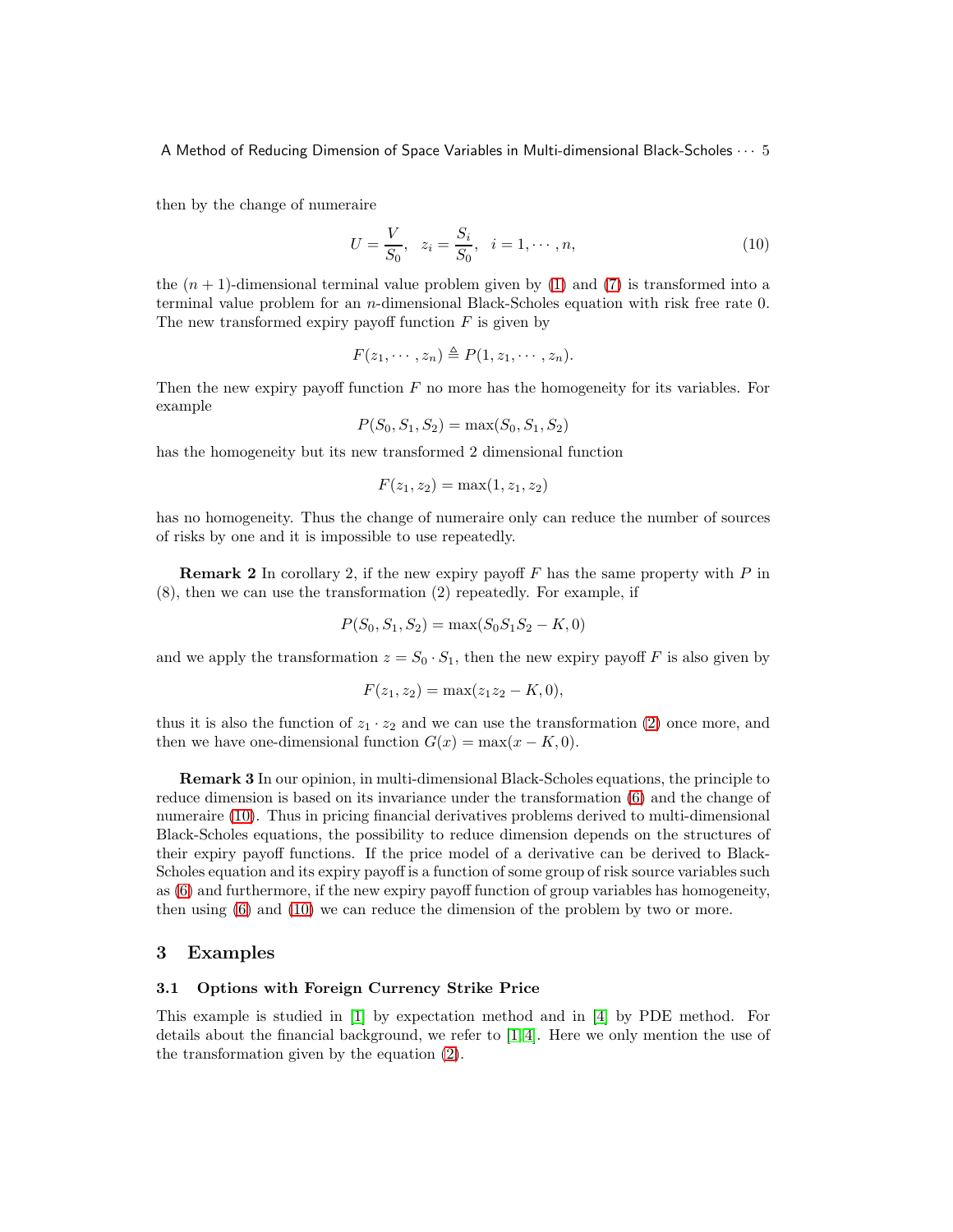Problem: The underlying stock is traded in UK pounds and the option exercise price is in US dollars. At  $t = 0$  the option is an at-the-money option (that is, the strike price is the same with the underlying stock price [\[3,](#page-13-0) [5\]](#page-13-4)) when the strike price is expressed in UK pounds. This pound strike price is converted into dollars at  $t = 0$ . The dollar strike price computed like this is kept constant during the life of the option. At the expiry date  $t = T$ . the option holder can pay the fixed dollar strike price to buy the underlying stock. Find the fair price of this option.

#### Mathematical model

Let denote by  $S(t)$  the stock price (in UK pounds),  $r_p$  the short rate in UK pound market,  $r_d$  the short rate in US dollar,  $X(t)$  dollar/pound exchange rate (then  $Y(t) = X(t)^{-1}$  is pound /dollar exchange rate),  $K_d$  the strike price expressed in US dollar and  $K_p(t)$  the strike price expressed in UK pound.

**Assumption** 1) The stock price  $S(t)$  satisfies geometric Brown motion:

$$
dS(t) = \alpha_S S(t)dt + \sigma_S S(t)dW^S(t)
$$
 (objective measure).

2)  $r_p$  and  $r_d$  are deterministic constants.

3) Dollar/pound exchange rate  $X(t)$  satisfies Garman-Kohlhagen model [\[2\]](#page-13-5):

$$
dX(t) = \alpha_X X(t)dt + \sigma_X X(t)dW^X(t)
$$
 (objective measure).

Here  $W^{S}(t)$  and  $W^{X}(t)$  are the scalar Wiener processes and have the following relations:

$$
dW^S(t) \cdot dW^X(t) = \rho dt, \quad |\rho| < 1.
$$

Explanation about strike price:  $K_p(0) = S(0)$ ,  $K_d = K_p(0) \cdot X(0) = S(0) \cdot X(0) \equiv$ constant. The dollar strike price is constant but the pound strike price randomly varies as a result of varying exchange rate:

$$
K_p(t) = K_d \cdot X(t)^{-1} = S(0) \cdot X(0) \cdot X(t)^{-1}.
$$

Explanation about maturity payoff: The US dollar price of the option at maturity is

$$
F_d = \max(S(T) \cdot X(T) - K_d, 0).
$$

Then the UK pound price of the option at maturity is

$$
F_p = \max(S(T) - K_p(T), 0)
$$
  
= 
$$
\max(S(T) - S(0) \cdot Y(0)^{-1} \cdot Y(T), 0).
$$

Now we derive the PDE model for pricing the option in dollars. Let  $V_d = V(S, X, t)$  be the price of the option in US dollars. By  $\Delta$ -hedging, construct a portfolio  $\Pi$  as

$$
\Pi = V - \Delta_1 SX - \Delta_2 X.
$$

(the dollar price of this portfolio consists of an option,  $\Delta_1$  shares of stocks and  $\Delta_2$  UK pounds.) Choose  $\Delta_1, \Delta_2$  such that  $\Pi$  is risk-free in  $(t, t + dt)$ , i.e.

$$
d\Pi = r_d \Pi dt.
$$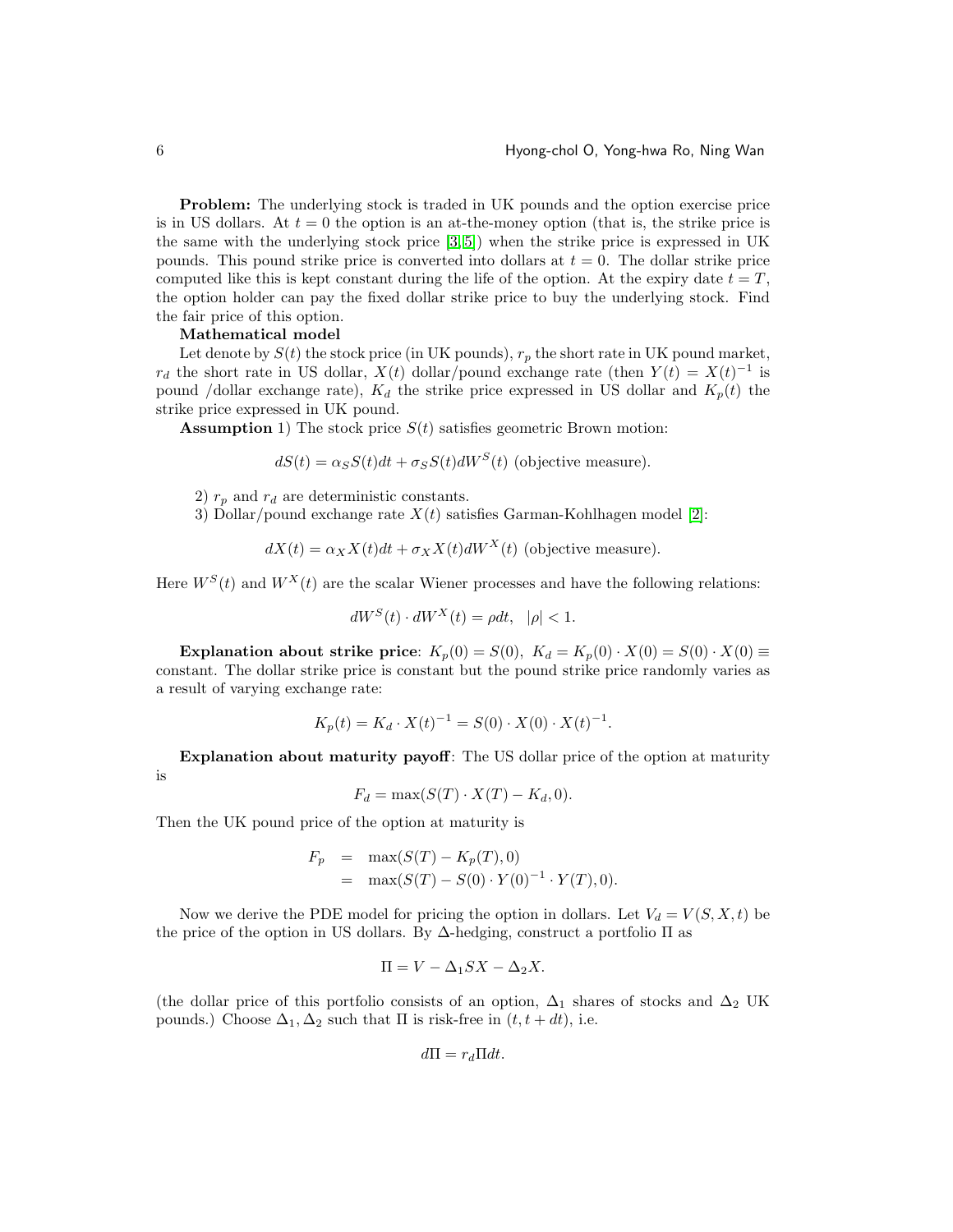Then we easily can derive the following PDE pricing model [\[4\]](#page-13-2):

<span id="page-6-0"></span>
$$
\frac{\partial V}{\partial t} + \frac{1}{2} \left[ \sigma_S^2 S^2 \frac{\partial^2 V}{\partial S^2} + 2 \rho \sigma_S \sigma_X S X \frac{\partial^2 V}{\partial S \partial X} + \sigma_X^2 X^2 \frac{\partial^2 V}{\partial X^2} \right] \n+ (r_p - \rho \sigma_S \sigma_X) S \frac{\partial V}{\partial S} + (r_d - r_p) X \frac{\partial V}{\partial X} - r_d V = 0,
$$
\n(11)

$$
V(S, X, T) = \max(S \cdot X - K_d, 0). \tag{12}
$$

Here we remind that  $S$  is the variable representing stock price,  $X$  the variable representing  $\text{dollar/pound exchange rate}, T \text{ the maturity and } V \text{ the option price.}$ 

The equation  $(11)$  is a two-dimensional Black-Scholes equation and T-payoff function [\(12\)](#page-6-0) does not satisfy homogeneity, but it is a function of the group variable

<span id="page-6-1"></span>
$$
z = SX.
$$
 (13)

(This change of variable transforms the stock price expressed in UK pound into UD dollar price.) Thus from corollary 2 of our theorem 1, by the transformation [\(13\)](#page-6-1) our problem is transformed into the following one dimensional problem:

<span id="page-6-2"></span>
$$
\frac{\partial V}{\partial t} + \frac{1}{2} (\sigma_S^2 + 2\rho \sigma_S \sigma_X + \sigma_X^2) z^2 \frac{\partial^2 V}{\partial z^2} + r_d z \frac{\partial V}{\partial z} - r_d V = 0,
$$
  
\n
$$
V(z, T) = \max(z - K_d, 0).
$$
\n(14)

The problem [\(14\)](#page-6-2) can be seen as an ordinary UK dollar call option pricing problem. By the standard Black-Scholes formula,

$$
V(z,t) = zN(d_1) - K_d e^{-r_d(T-t)} N(d_2),
$$

where

$$
d_1 = \frac{\ln \frac{z}{K_d} + \left(r_d + \frac{1}{2}\sigma_{S,X}^2\right)(T - t)}{\sigma_{S,X}\sqrt{T - t}}, \quad d_2 = d_1 - \sigma_{S,X}\sqrt{T - t},
$$
  

$$
\sigma_{S,X}^2 = \sigma_S^2 + 2\rho\sigma_S\sigma_X + \sigma_X^2.
$$

If we return to the original variables  $(S, X)$ , then we have the dollar price of the option:

$$
V_d(S, X, t) = S X N(d_1) - K_d e^{-r_d(T-t)} N(d_2),
$$

where

$$
d_1 = \frac{\ln \frac{SX}{K_d} + (r_d + \frac{1}{2}\sigma_{S,X}^2)(T-t)}{\sigma_{S,X}\sqrt{T-t}}, \ \ d_2 = d_1 - \sigma_{S,X}\sqrt{T-t}.
$$

Considering  $V_p = V_d \cdot X^{-1}$  and  $K_d = S(0) \cdot X(0)$ , we have the pound price of option:

$$
V_p(S, X, t) = SN(d_1) - \frac{S_0 X_0}{X} e^{-r_d(T-t)} N(d_2),
$$

where

$$
d_1 = \frac{\ln \frac{SX}{S_0X_0} + (r_d + \frac{1}{2}\sigma_{S,X}^2)(T-t)}{\sigma_{S,X}\sqrt{T-t}}, \ \ d_2 = d_1 - \sigma_{S,X}\sqrt{T-t}.
$$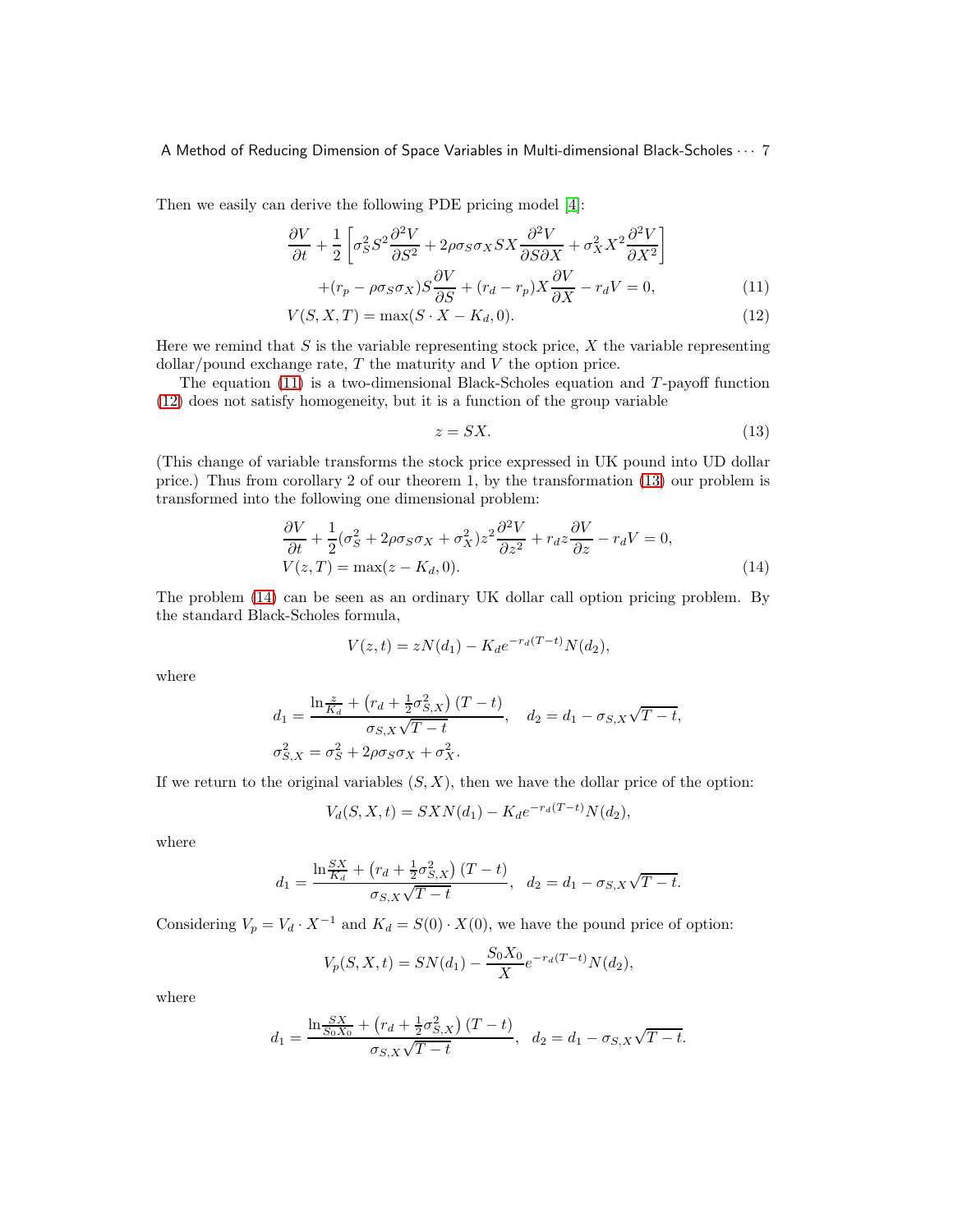## 3.2 Basket Option with the Expiry Payoff of the Geometric Mean

Assume that the prices m underlying assets  $S_0, \cdots, S_{m-1}$  follow geometric Brownian motions and the expiry payoff of an option is

<span id="page-7-0"></span>
$$
V(S_0, \cdots, S_{m-1}, T) = (S_0^{\alpha_0}, \cdots, S_{m-1}^{\alpha_{m-1}} - K)^+
$$
(15)

where  $\sum \alpha_i = 1, \alpha_i \geq 0$ . Such an option is called a *basket option* with the expiry payoff of the geometric mean of  $m$  underlying assets [\[3\]](#page-13-0).

The mathematical model for this option is the terminal value problem [\(1\)](#page-1-0) and [\(15\)](#page-7-0) of m-dimensional Black-Scholes equation when  $n + 1 = m$ .

Under the transformation

$$
z = S_0^{\alpha_0} \cdot \dots \cdot S_{m-1}^{\alpha_{m-1}} \tag{16}
$$

we have

$$
S_i \frac{\partial V}{\partial S_i} = \alpha_i z \frac{\partial V}{\partial z}, \quad i = 0, \dots, m - 1,
$$
  
\n
$$
S_i^2 \frac{\partial^2 V}{\partial S_i^2} = \alpha_i^2 z^2 \frac{\partial^2 V}{\partial z^2} + \alpha_i^2 z \frac{\partial V}{\partial z} - \alpha_i z \frac{\partial V}{\partial z},
$$
  
\n
$$
S_i S_j \frac{\partial^2 V}{\partial S_i \partial S_j} = \alpha_i \alpha_j z^2 \frac{\partial^2 V}{\partial z^2} + \alpha_i \alpha_j z \frac{\partial V}{\partial z}, \quad (i \neq j).
$$

If we substitute the above derivative expressions into the equation (1) when  $n + 1 = m$  and consider  $\sum \alpha_i = 1$ , then we have

$$
\frac{\partial V}{\partial t} + \frac{1}{2} \left[ \sum_{i,j=0}^{m-1} a_{ij} \alpha_i \alpha_j z^2 \frac{\partial^2 V}{\partial z^2} + \left( \sum_{i,j=0}^{m-1} a_{ij} \alpha_i \alpha_j - \sum_{i=0}^{m-1} a_{ii} \alpha_i \right) z \frac{\partial V}{\partial z} \right] + \left( r - \sum_{i=0}^{m-1} q_i \alpha_i \right) z \frac{\partial V}{\partial z} - rV = 0
$$

Let denote

$$
\hat{\sigma}^2 := \sum_{i,j=0}^{m-1} a_{ij} \alpha_i \alpha_j, \quad \hat{q} := \sum_{i=0}^{m-1} \left( q_i + \frac{1}{2} a_{ii} \right) \alpha_i - \frac{1}{2} \hat{\sigma}^2.
$$

Then we have the following terminal value problem of one dimensional Black-Scholes equation (standard call option):

$$
\frac{\partial V}{\partial t} + \frac{1}{2}\hat{\sigma}^2 z^2 \frac{\partial^2 V}{\partial z^2} + (r - \hat{q})z \frac{\partial V}{\partial z} - rV = 0,
$$
  

$$
V(z, T) = (z - K)^+.
$$

If we use the standard Black-Scholes formula and return to the original variables, then we have the pricing formula of a *basket option* with the expiry payoff of the geometric mean:

$$
V(S_0, \cdots, S_{m-1}, t) = e^{-\hat{q}(T-t)} S_0^{\alpha_0} \cdots S_{m-1}^{\alpha_{m-1}} N(d_1) - K e^{-r(T-t)} N(d_2),
$$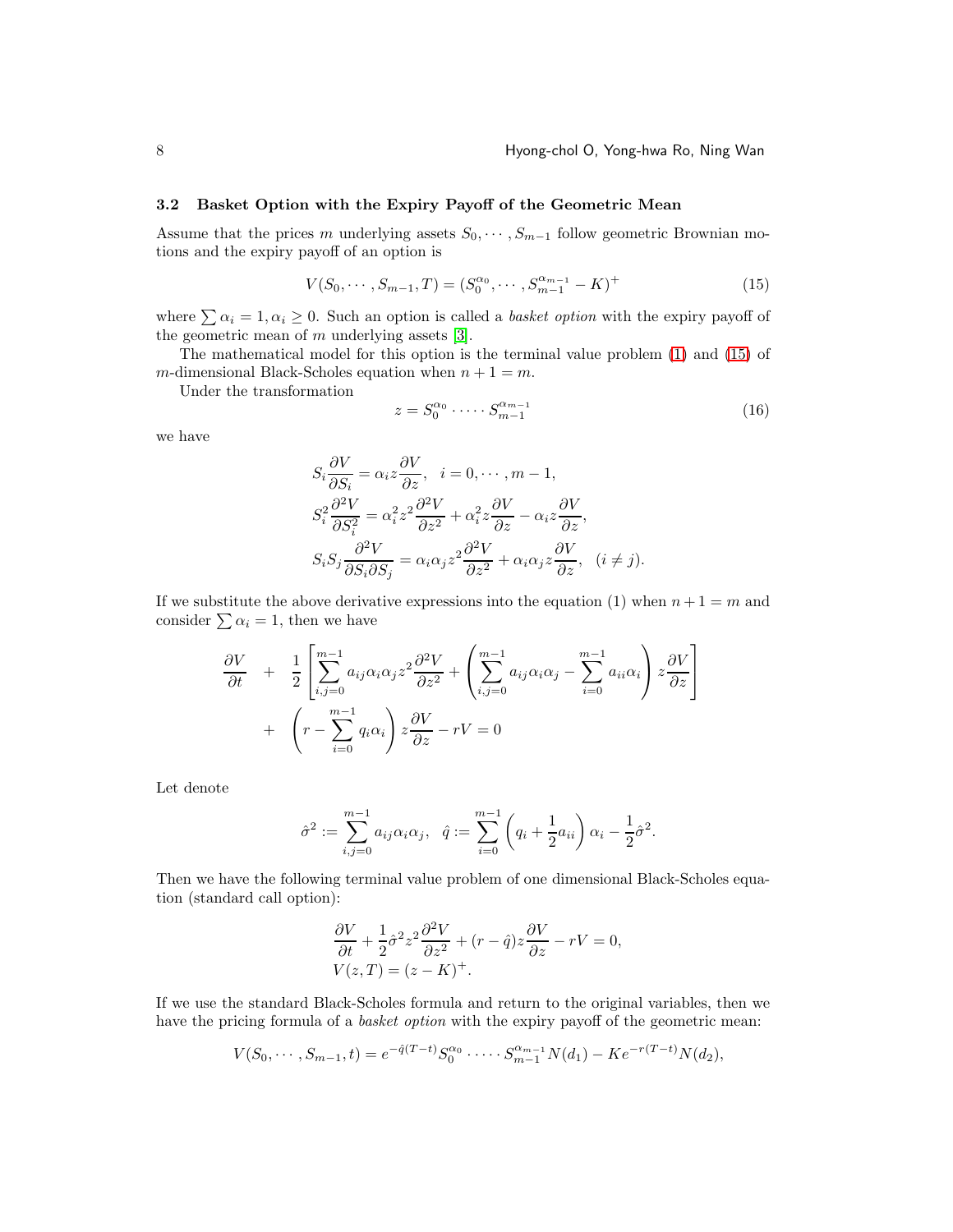where

$$
d_1 = \frac{\ln \frac{S_0^{\alpha_0} \cdot \dots \cdot S_{m-1}^{\alpha_{m-1}}}{K} + (r - \hat{q} + \frac{1}{2}\hat{\sigma}^2) (T - t)}{\hat{\sigma}\sqrt{T - t}}, \quad d_2 = d_1 - \hat{\sigma}\sqrt{T - t}.
$$

#### 3.3 Pricing a European Call Foreign Currency Option

This problem was studied in [\[6\]](#page-13-3) under a general condition with stochastic short rates and stochastic exchange rates. They consider the option as a interest rate derivative, so that the partial differential equations of the prices that they derived are not standard multidimensional Black-Scholes equations. Thus our result can not be directly applied to their equation. Fortunately, as mentioned in [\[4\]](#page-13-2), the prices of zero coupon bonds under the Vasicek model, Ho-Lee model or Hull-White model follow geometric Brown motions and the corresponding short rate is a deterministic function of the price of zero coupon bond. So here we consider the option as a zero coupon bond derivative, just as in [\[4\]](#page-13-2), and then we apply our theorem.

Problem: A holder of an European call foreign currency option has a right to fix the exchange rate as a strike exchange rate. Find the fair price of this option.

We denote by  $r_1(t)$  the short rate in domestic currency,  $r_2(t)$  the short rate in foreign currency,  $F(t)$  domestic currency / foreign currency exchange rate, K the strike exchange rate (domestic / foreign), and T the expiry date. Under this notation, the expiry pay off of our European call foreign currency option is given by

$$
[F(T) - K]^+.
$$

Assumptions: All discussion is done under the risk neutral measure Q (domestic martingale measure). In what follows,  $a_1, a_2, b_1, b_2$  are all positive constants,  $\sigma_1, \sigma_2, \sigma_3$  are linear independent constant vectors and  $\{W_t; 0 \le t \le T\} = \{(W_t^1, W_t^2, W_t^3); 0 \le t \le T\}$  is a standard 3 dimensional Wiener process satisfying the following conditions:

$$
E(dW_t^i) = 0, \ \ Var(dW_t^i) = dt, \ \ Cov(dW_t^i, dW_t^j) = 0 (i \neq j), 1 \leq i, j \leq 3.
$$

1) The domestic and foreign short rates follow Vasicek model:

$$
dr_i = (b_i - a_i r_i)dt + \sigma_i \cdot dW(t), \quad i = 1, 2.
$$

2) The exchange rate  $F(t)$  follows Garman-Kohlhagen model [\[2\]](#page-13-5):

$$
dF(t) = F(t)(r1(t) - r2(t))dt + F(t)\sigma3 \cdot dW(t).
$$

3) The price  $V$  of the option in domestic currency is given as a deterministic function  $V = C(r_1, r_2, F, t)$  of domestic short rate, foreign short rate and exchange rate and assume

$$
V \in C^{2,1}(D \times [0,T)), \quad D = (-\infty, \infty) \times (-\infty, \infty) \times (0, \infty).
$$

Dynamics of the price of zero coupon bond: Let denote the price of domestic zero coupon bond with maturity T by  $p_1(t, r_1; T)$  (in domestic currency) and denote the price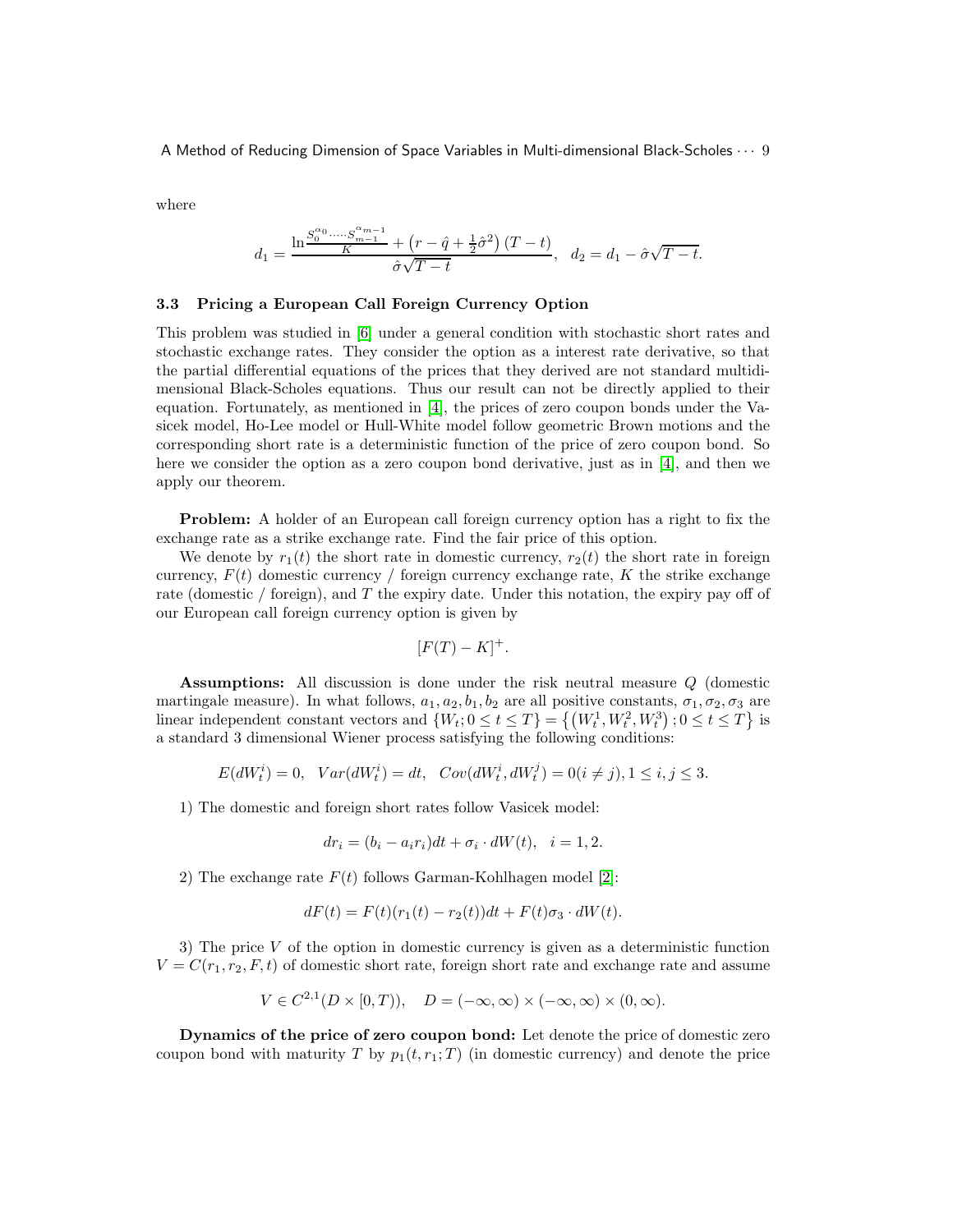of foreign zero coupon bond with maturity T by  $p_2(t, r_2; T)$  (in foreign currency). Then the price of zero coupon bond  $p_i(t, r_i; T)$  satisfies the following equation [\[5\]](#page-13-4):

$$
\frac{\partial p_i}{\partial t} + \frac{1}{2} |\sigma_i|^2 \frac{\partial^2 p_i}{\partial r_i^2} + (b_i - a_i r_i - \lambda_i |\sigma_i|) \frac{\partial p_i}{\partial r_i} - r_i p_i = 0,
$$
  

$$
p_i(T, r_i; T) = 1.
$$

Here  $\lambda_1 = 0$  is the price of domestic market risk (under the domestic martingale measure) and  $\lambda_2 \neq 0$  is the price of foreign market risk (under the domestic martingale measure),  $|\sigma|$ denotes the length of vector  $\sigma$ . And its solution is expressed by

$$
p_i(t, r_i; T) = A_i(t, T)e^{-B_i(t, T)r_i}, \frac{\partial p_i}{\partial r_i} = -B_i(t, T)p_i, B_i(t, T) = \frac{1}{a_i} \left(1 - e^{-a_i(T - t)}\right),
$$

and so the short rate  $r_i(t)$  is a deterministic function of  $p_i = p_i(t, r_i, T)$ :

<span id="page-9-2"></span>
$$
r_i = r_i(t, p_i) = -\frac{1}{B_i(t)}(\ln p_i - A_i(t)) = -\frac{1}{B_i(t)}\ln p_i + \frac{A_i(t)}{B_i(t)}.\tag{17}
$$

As shown in [\[4\]](#page-13-2), the dynamics of the zero coupon bond price follows geometric Brown motion: In fact

$$
dp_i = \left(\frac{\partial p_i}{\partial t} + \frac{1}{2}|\sigma_i|^2 \frac{\partial^2 p_i}{\partial r_i^2}\right) dt + \frac{\partial p_i}{\partial r_i} dr_i
$$
  
\n
$$
= \left(\frac{\partial p_i}{\partial t} + \frac{1}{2}|\sigma_i|^2 \frac{\partial^2 p_i}{\partial r_i^2} + (b_i - a_i r_i) \frac{\partial p_i}{\partial r_i}\right) dt + \frac{\partial p_i}{\partial r_i} \sigma_i \cdot dW(t)
$$
  
\n
$$
= \left(r p_i + \lambda_i |\sigma_i| \frac{\partial p_i}{\partial r_i}\right) dt + \frac{\partial p_i}{\partial r_i} \sigma_i \cdot dW(t)
$$
  
\n
$$
= (r_i - \lambda_i |\sigma_i| B_i(t)) p_i dt + p_i B_i(t) \sigma_i \cdot dW(t).
$$

Thus we get

<span id="page-9-1"></span>
$$
dp_i = \alpha_i(t)p_i dt + p_i \Sigma_i(t) \cdot dW(t), \quad i = 1, 2,
$$
  
\n
$$
\Sigma_i(t) = -B_i(t)\sigma_i.
$$
\n(18)

PDE Model and Solving: Now we can attack the pricing problem. Denote by

$$
p_i = p_i(t;T).
$$

Since  $p_i(T, T) = 1$ , then the price of our option can be rewritten as

<span id="page-9-0"></span>
$$
V_T = \max(Fp_2 - Kp_1, 0). \tag{19}
$$

From the assumption 3) and the fact that  $r_1(t) = r_1(t, p_1)$  and  $r_2(t) = r_2(t, p_2)$ , the domestic price of the option at time t can be rewritten as a function

$$
V = V(p_1, p_2, F, t)
$$

of the zero coupon bond prices. By  $\Delta$ -hedging, construct a portfolio  $\Pi$  as

$$
\Pi = V - \Delta_1 p_1 - \Delta_2 p_2 F - \Delta_3 F.
$$
 (in domestic currency)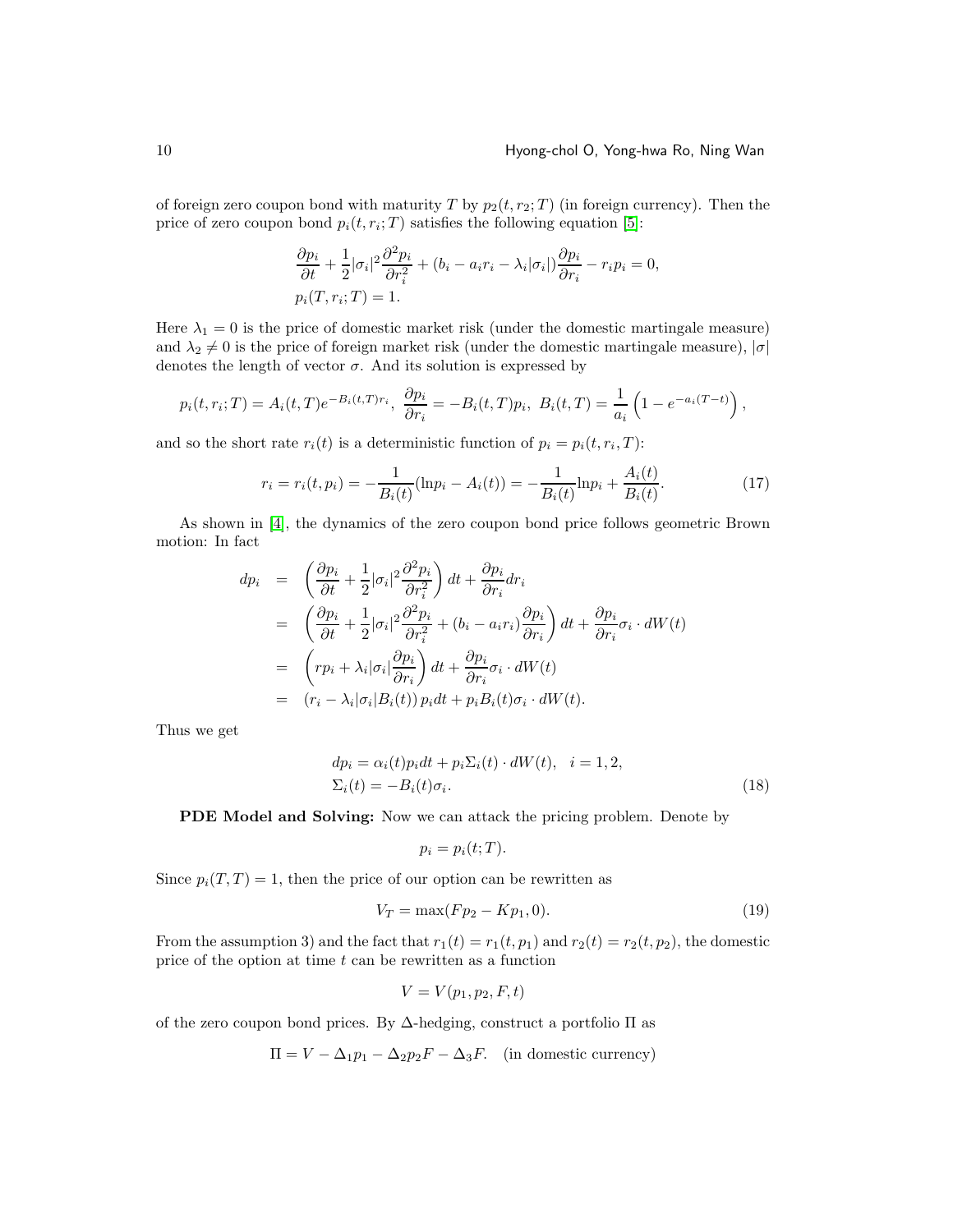This portfolio consists of an option,  $\Delta_1$  shares of domestic zero coupon bond,  $\Delta_2$  shares of foreign zero coupon bond and  $\Delta_3$  units of foreign currency. Choose  $\Delta_1, \Delta_2, \Delta_3$  such that Π is risk-free in  $(t, t + dt)$ , i.e.  $d\Pi = r_1 \Pi dt$ . This is equivalent to the following equality

<span id="page-10-0"></span>
$$
dV - \Delta_1 dp_1 - \Delta_2 d(p_2 F) - \Delta_3 dF - \Delta_3 r_2 dt = r_1(t, p_1)(V - \Delta_1 p_1 - \Delta_2 p_2 F - \Delta_3 F)dt.
$$
 (20)

By the three dimensional Itô formula, we have

$$
dV = \frac{\partial V}{\partial p_1} dp_1 + \frac{\partial V}{\partial p_2} dp_2 + \frac{\partial V}{\partial F} dF + \left\{ \frac{\partial V}{\partial t} + \frac{1}{2} \right[ \left| \Sigma_1 \right|^2 p_1^2 \frac{\partial^2 V}{\partial p_1^2} + \left| \Sigma_2 \right|^2 p_2^2 \frac{\partial^2 V}{\partial p_2^2} + \left| \sigma_3 \right|^2 F^2 \frac{\partial^2 V}{\partial F^2} + 2 \Sigma_1 \cdot \Sigma_2 p_1 p_2 \frac{\partial^2 V}{\partial p_1 \partial p_2} + 2 \Sigma_1 \cdot \sigma_3 p_1 F \frac{\partial^2 V}{\partial p_1 \partial F} + 2 \Sigma_2 \cdot \sigma_3 p_2 F \frac{\partial^2 V}{\partial p_2 \partial F} \right\} dt,
$$
  

$$
d(p_2 F) = p_2 dF + F dp_2 + \Sigma_2 \cdot \sigma_3 p_2 F dt.
$$

If we substitute above two expressions into [\(20\)](#page-10-0), then we get

$$
\left(\frac{\partial V}{\partial p_1} - \Delta_1\right) dp_1 + \left(\frac{\partial V}{\partial p_2} - \Delta_2 F\right) dp_2 + \left(\frac{\partial V}{\partial F} - \Delta_2 p_2 - \Delta_3\right) dF
$$
  
+ 
$$
\left\{\frac{\partial V}{\partial t} + \frac{1}{2} \Big[|\Sigma_1|^2 p_1^2 \frac{\partial^2 V}{\partial p_1^2} + |\Sigma_2|^2 p_2^2 \frac{\partial^2 V}{\partial p_2^2} + |\sigma_3|^2 F^2 \frac{\partial^2 V}{\partial F^2}
$$
  
+2\Sigma\_1 \cdot \Sigma\_2 p\_1 p\_2 \frac{\partial^2 V}{\partial p\_1 \partial p\_2} + 2\Sigma\_1 \cdot \sigma\_3 p\_1 F \frac{\partial^2 V}{\partial p\_1 \partial F} + 2\Sigma\_2 \cdot \sigma\_3 p\_2 F \frac{\partial^2 V}{\partial p\_2 \partial F}\Big]\right\} dt  
- \Delta\_2 \Sigma\_2 \cdot \sigma\_3 p\_2 F dt - \Delta\_3 r\_2(t, p\_2) dt \cdot F  
= r\_1(t, p\_1)(V - \Delta\_1 p\_1 - \Delta\_2 p\_2 F - \Delta\_3 F) dt.

Here we choose  $\Delta_1$  and  $\Delta_2$  such that

$$
\frac{\partial V}{\partial p_1} - \Delta_1 = 0, \quad \frac{\partial V}{\partial p_2} - \Delta_2 F = 0, \quad \frac{\partial V}{\partial F} - \Delta_2 p_2 - \Delta_3 = 0,
$$

equivalently,

$$
\Delta_1 = \frac{\partial V}{\partial p_1}, \quad \Delta_2 = \frac{1}{F} \frac{\partial V}{\partial p_2}, \quad \Delta_3 = \frac{\partial V}{\partial F} - \frac{p_2}{F} \frac{\partial V}{\partial p_2}.
$$

Then we have

<span id="page-10-1"></span>
$$
\frac{\partial V}{\partial t} + r_1(t, p_1) \frac{\partial V}{\partial p_1} p_1 + [r_2(t, p_2) - \Sigma_2(t) \cdot \sigma_3] \frac{\partial V}{\partial p_2} p_2 \n+ [r_1(t, p_1) - r_2(t, p_2)] F \frac{\partial V}{\partial F} + \frac{1}{2} \Big[ |\Sigma_1(t)|^2 p_1^2 \frac{\partial^2 V}{\partial p_1^2} \n+ [\Sigma_2(t)]^2 p_2^2 \frac{\partial^2 V}{\partial p_2^2} + |\sigma_3|^2 F^2 \frac{\partial^2 V}{\partial F^2} + 2\Sigma_1(t) \cdot \Sigma_2(t) p_1 p_2 \frac{\partial^2 V}{\partial p_1 \partial p_2} \n+ 2\Sigma_1(t) \cdot \sigma_3 p_1 F \frac{\partial^2 V}{\partial p_1 \partial F} + 2\Sigma_2(t) \cdot \sigma_3 p_2 F \frac{\partial^2 V}{\partial p_2 \partial F} \Big] - r_1(t, p_1) V = 0.
$$
\n(21)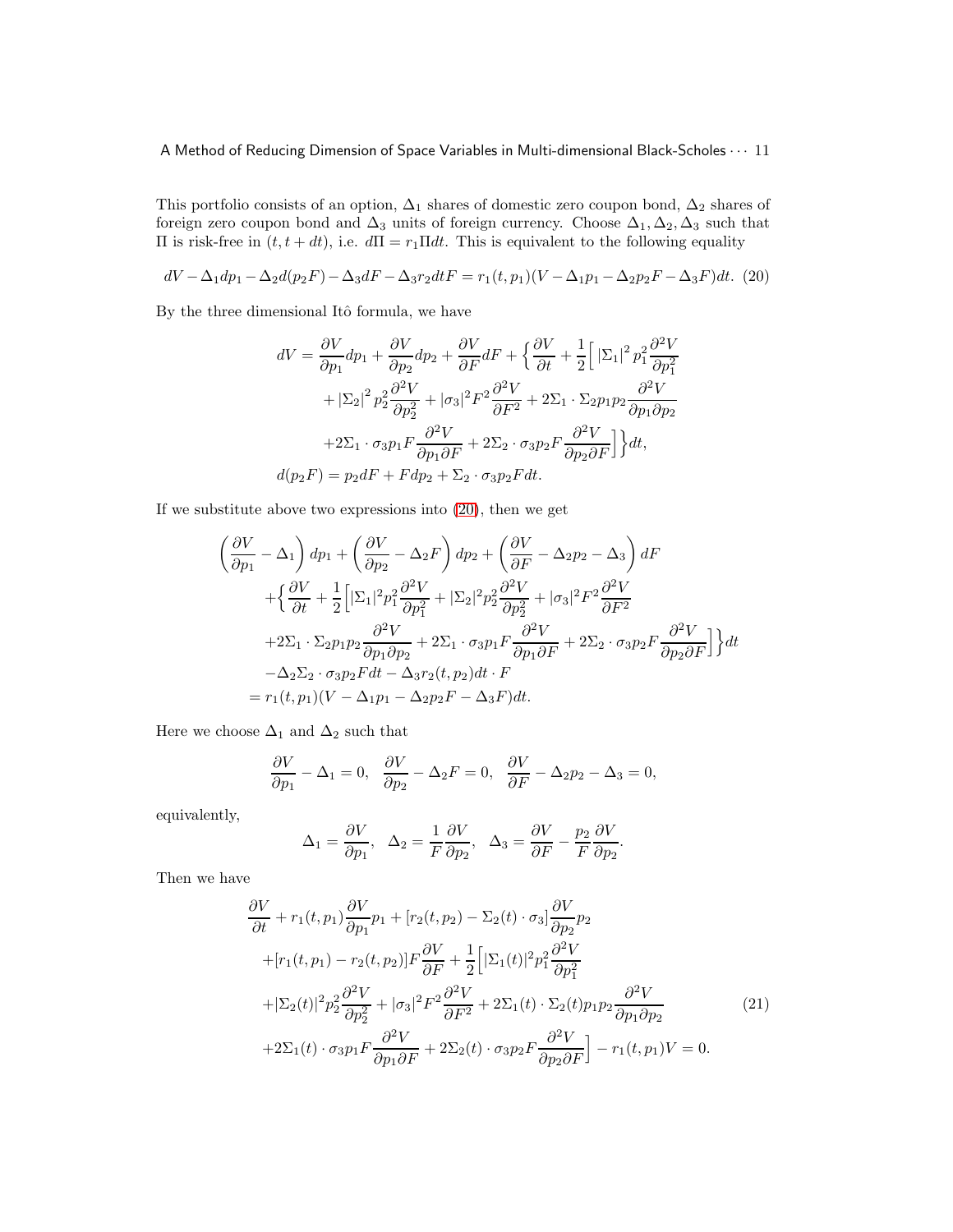The problem [\(21\)](#page-10-1) and [\(19\)](#page-9-0) is the pricing model for European call foreign currency option which is considered as a derivative of two countrys zero coupon bonds.

The equation [\(21\)](#page-10-1) has a simillar form of Black-Scholes equation but the terms of first order derivatives and itself of unknown function have strongly varying coefficients which depend on space variables. Although our theorem deals with constant coefficient Black-Scholes equation, but the change of variables

$$
z=p_2\cdot F
$$

does work well. This change of variables composes the price of foreign zero coupon bond and the exchange rate to the domestic price of foreign zero coupon bond. By this change of variables, the space 3-dimensional problem given by [\(21\)](#page-10-1) and [\(19\)](#page-9-0) is transformed into the following space 2-dimensional problem:

<span id="page-11-0"></span>
$$
\frac{\partial V}{\partial t} + r_1(t, p_1) \frac{\partial V}{\partial p_1} p_1 + r_1(t, p_1) \frac{\partial V}{\partial z} z + \frac{1}{2} \Big[ |\Sigma_1(t)|^2 p_1^2 \frac{\partial^2 V}{\partial p_1^2} + |\Sigma_2(t) + \sigma_3|^2 z^2
$$

$$
\frac{\partial^2 V}{\partial z^2} + 2\Sigma_1(t) \cdot (\Sigma_2(t) + \sigma_3) p_1 z \frac{\partial^2 V}{\partial p_1 \partial z} \Big] - r_1(t, p_1) V = 0,
$$
(22)  

$$
V_T = \max(z - K p_1, 0).
$$

The original expiry payoff function [\(19\)](#page-9-0) has no homogeneity on its variables  $(p_1, p_2, F)$  but the changed expiry payoff function of the problem [\(22\)](#page-11-0) has homogeneity on its new variables  $(z, p_1)$ , and thus by theorem 1 of [4] we can use the standard change of numeraire

$$
U = \frac{V}{p_1}, \quad y = \frac{z}{p_1} (=\frac{p_2 F}{p_1}).
$$

This change of variables transforms the bond price and domestic price of foreign zero coupon bond into relative price with respect to the zero coupon bond price and we have the following terminal value problem of 1-dimensional Black-Scholes equation with risk free rate 0:

<span id="page-11-1"></span>
$$
\frac{\partial U}{\partial t} + \frac{1}{2} |\Sigma_1(t) - \Sigma_2(t) - \sigma_3|^2 \frac{\partial^2 U}{\partial y^2} y^2 = 0,
$$
\n
$$
U(y, T) = \max(y - K, 0).
$$
\n(23)

We can easily solve [\(23\)](#page-11-1) using standard method of [3]. The solution of [\(23\)](#page-11-1) is

$$
U(y,t) = yN(\bar{d}_1) - KN(\bar{d}_2).
$$

Here

$$
\bar{d}_1 = \frac{\ln \frac{y}{K} + \frac{1}{2}\sigma^2(t, T)}{\sigma(t, T)}, \quad \bar{d}_2 = \bar{d}_1 - \sigma(t, T),
$$

$$
\sigma^2(t, T) = \int_t^T |\Sigma_1(u) - \Sigma_2(u) - \sigma_3|^2 du.
$$

Considering [\(18\)](#page-9-1), then we have

$$
\sigma^{2}(t,T) = \int_{t}^{T} |B_{1}(u,T)\sigma_{1} - B_{2}(u,T)\sigma_{2} + \sigma_{3}|^{2} du.
$$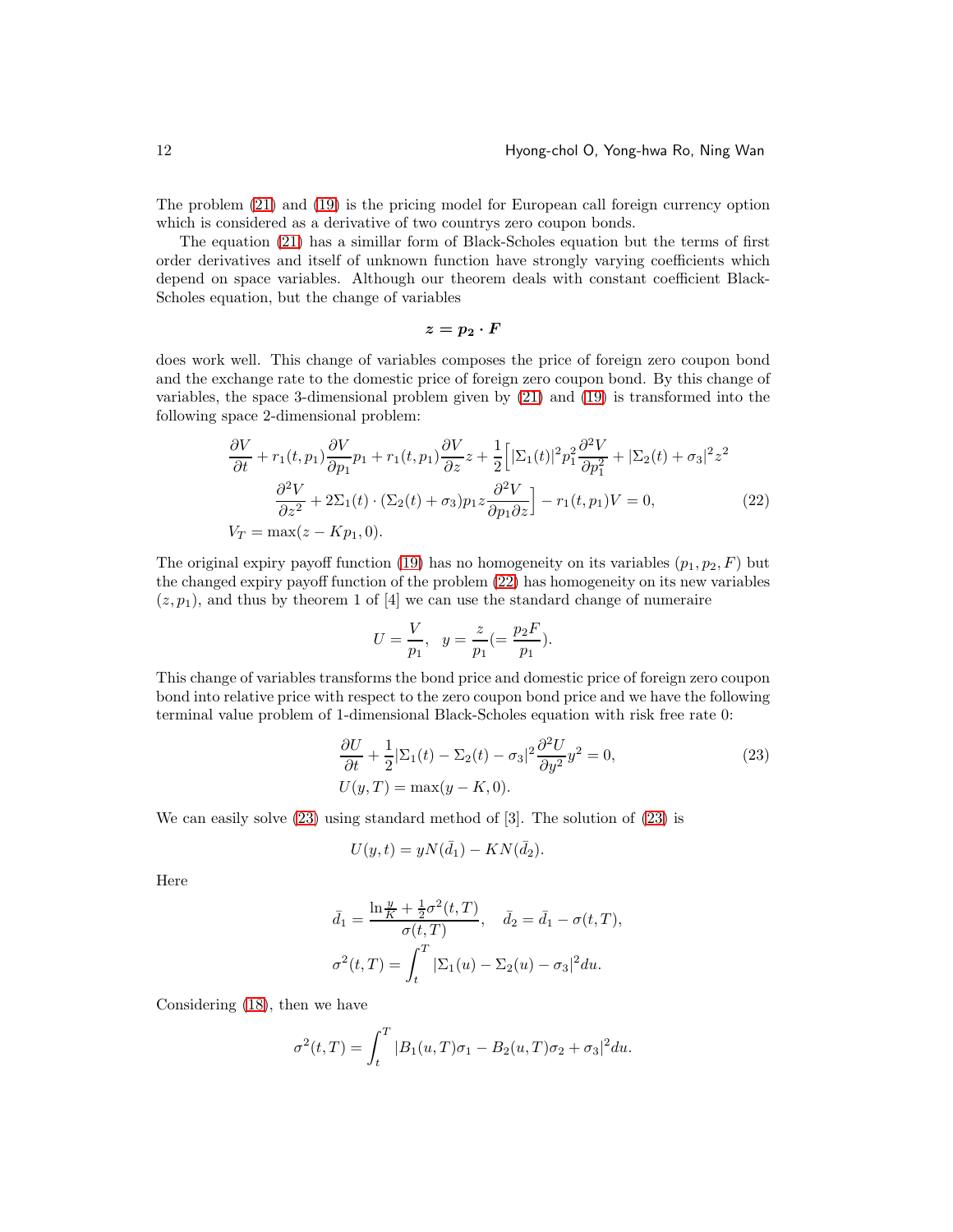Return to the original variables  $V, p_1(t, T), p_2(t, T), F$ , then we have the *price of European* call foreign currency option:

<span id="page-12-0"></span>
$$
V(p_1, p_2, F, t) = p_2(t, r_2, T) F N(d_1) - K p_1(t, r_1, T) N(d_2),
$$
\n(24)

where

$$
d_1 = \frac{\ln \frac{p_2(t, r_2(t), T) \cdot F(t)}{p_1(t, r_1(t), T) \cdot K} + \frac{1}{2} \sigma^2(t, T)}{\sigma(t, T)}, \quad d_2 = d_1 - \sigma(t, T).
$$

Note: The formula [\(24\)](#page-12-0) coincides with the pricing formula in [\[6\]](#page-13-3).

# 4 The Invariance of the Form in Parabolic Equation

In fact, the invariance of the form of Black-Scholes equations is based on the invariance of the form in parabolic equation under a change of variables with the linear combination of variables. Using the theorem 1 and the change of variable  $x_i = \ln S_i$ , we can easily get a transformation under which the form of parabolic equation is not changed and the dimension is reduced.

As shown in [\[3\]](#page-13-0), the change of variable  $x_i = \ln S_i (i = 0, 1, \dots, n)$  transforms the equation [\(1\)](#page-1-0) into a parabolic equation and we have the diagram:

$$
(1) \underset{x=\ln S}{\longleftrightarrow} \frac{\partial V}{\partial t} + \frac{1}{2} \sum_{i,j=0}^{n} a_{ij} \frac{\partial^2 V}{\partial x_i \partial x_j} + \sum_{i=0}^{n} \left( r - q_i - \frac{a_{ii}}{2} \right) \frac{\partial V}{\partial x_i} - rV = 0
$$
  

$$
(2) \qquad \qquad \downarrow Tx = y
$$
  

$$
(4) \underset{y=\ln z}{\longleftrightarrow} \frac{\partial V}{\partial t} + \frac{1}{2} \sum_{i,j=1}^{n} \bar{a}_{ij} \frac{\partial^2 V}{\partial y_i \partial y_j} + \sum_{i=1}^{n} \left( r - \bar{q}_i - \frac{\bar{a}_{ii}}{2} \right) \frac{\partial V}{\partial y_i} - rV = 0
$$

where new change of variables  $y = Tx$  is given by

$$
y_1 = \alpha_0 x_0 + \alpha_1 x_1,
$$
  
\n $y_i = x_i, \quad i = 2, \dots, i = 2, \dots, n.$ 

This change of variables reserve the form of parabolic equation and reduce the number of space variables.

# 5 Conclusions

Multi-dimensional Black-Scholes equations have the form invariance under the change of variables product [\(2\)](#page-1-3) and its space dimension is reduced under the change of variables.

In the pricing problems of financial derivatives described as a terminal value problem for multi-dimensional Black-Scholes equation, if its expiry payoff has the combination of variables such as [\(2\)](#page-1-3), then the space dimension can be reduced.

In some pricing problems of interest rate derivative that have three or more risk resources and are not described by Black-Scholes equations (for example, [\[6\]](#page-13-3)), the space dimension can be reduced by two or more; the main reason is that the pricing problem is described as a simillar form of multi-dimensional Black-Scholes equation when we consider the interest